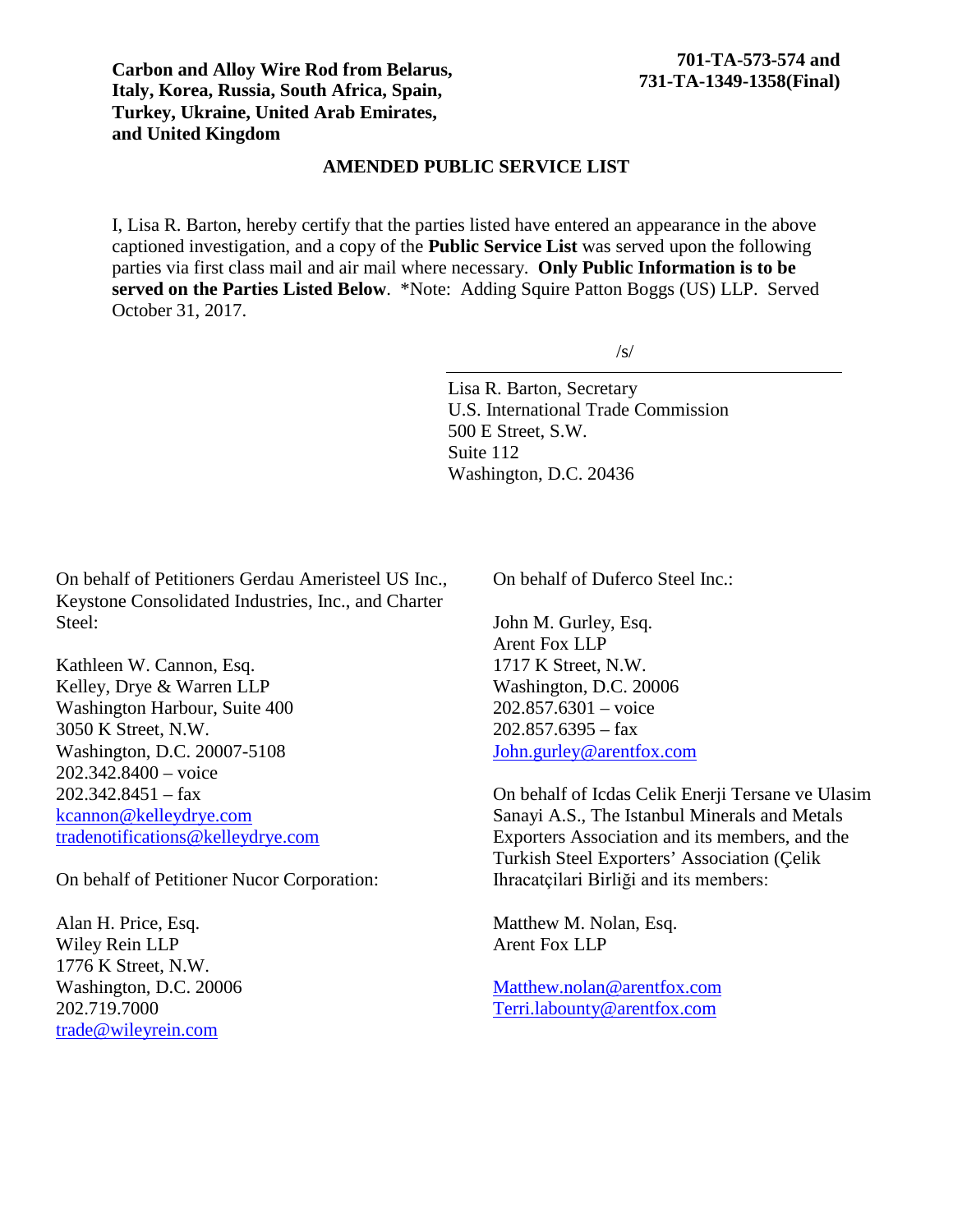## **Carbon and Alloy Wire Rod from Belarus, Italy, Korea, Russia, South Africa, Spain, Turkey, Ukraine, 701-TA-573-574 and United Arab Emirates, and United Kingdom 731-TA-1349-1358(Final)**

On behalf of CELSA Group, Global Steel Wire S.A., CELSA Atlantic SA, and Compañía Española de Laminación:

David E. Bond, Esq. White & Case LLP 701 Thirteenth Street, N.W. Washington, D.C. 20005-3807 202.729.2307 – voice  $202.639.9355 - fax$ [dbond@whitecase.com](mailto:dbond@whitecase.com)

On behalf of Public Joint Stock Company Yenakiieve Iron and Steel Works and Metinvest International S.A.:

Craig A. Lewis, Esq. Hogan Lovells US LLP Columbia Square 555 Thirteenth Street, N.W. Washington, D.C. 20004 202.637.5600 – voice  $202.637.5910 -$ fax [Craig.lewis@hoganlovells.com](mailto:Craig.lewis@hoganlovells.com)

On behalf of Ferriere Nord S.p.A:

Daniel J. Cannistra, Esq. Crowell & Moring LLP 1001 Pennsylvania Ave., N.W. Washington, D.C. 20004-2595 202.624.2500 – voice  $202.628.5116 -$  fax [dcannistra@crowell.com](mailto:dcannistra@crowell.com) [intltrade@crowell.com](mailto:intltrade@crowell.com)

On behalf of British Steel Limited:

Thomas J. Trendl, Esq. Steptoe & Johnson, LLP 1330 Connecticut Avenue, N.W. Washington, D.C. 20036-1795 202.429.8055 – voice [ttrendl@steptoe.com](mailto:ttrendl@steptoe.com)

On behalf of ArcelorMittal South Africa:

Kristin H. Mowry, Esq. Mowry & Grimson, PLLC 5335 Wisconsin Ave., N.W. Suite 810 Washington, D.C. 20015 202.688.3610 – voice  $202.595.8968 - fax$ [trade@mowrygrimson.com](mailto:trade@mowrygrimson.com)

On behalf of POSCO:

Jarrod M. Goldfeder, Esq. Trade Pacific PLLC 660 Pennsylvania Avenue, S.E. Suite 401 Washington, D.C. 20003 202.223.3760 – voice [jgoldfeder@tradepacificlaw.com](mailto:jgoldfeder@tradepacificlaw.com)

On behalf of the American Wire Producers Association:

Frederick P. Waite, Esq. Vorys, Sater, Seymour and Pease LLP 1909 K Street, N.W. Suite 900 Washington, D.C. 20006-1152 202.467.8852 – voice  $202.533.9040 - fax$ [fpwaite@vorys.com](mailto:fpwaite@vorys.com)

On behalf of Kiswire Ltd. and \*Kiswire America Inc.:

Donald B. Cameron, Esq. Morris, Manning & Martin, LLP 1401 Eye Street, N.W. Suite 600 Washington, D.C. 20005 202.216.4811 – voice [tradeservice@mmmlaw.com](mailto:tradeservice@mmmlaw.com)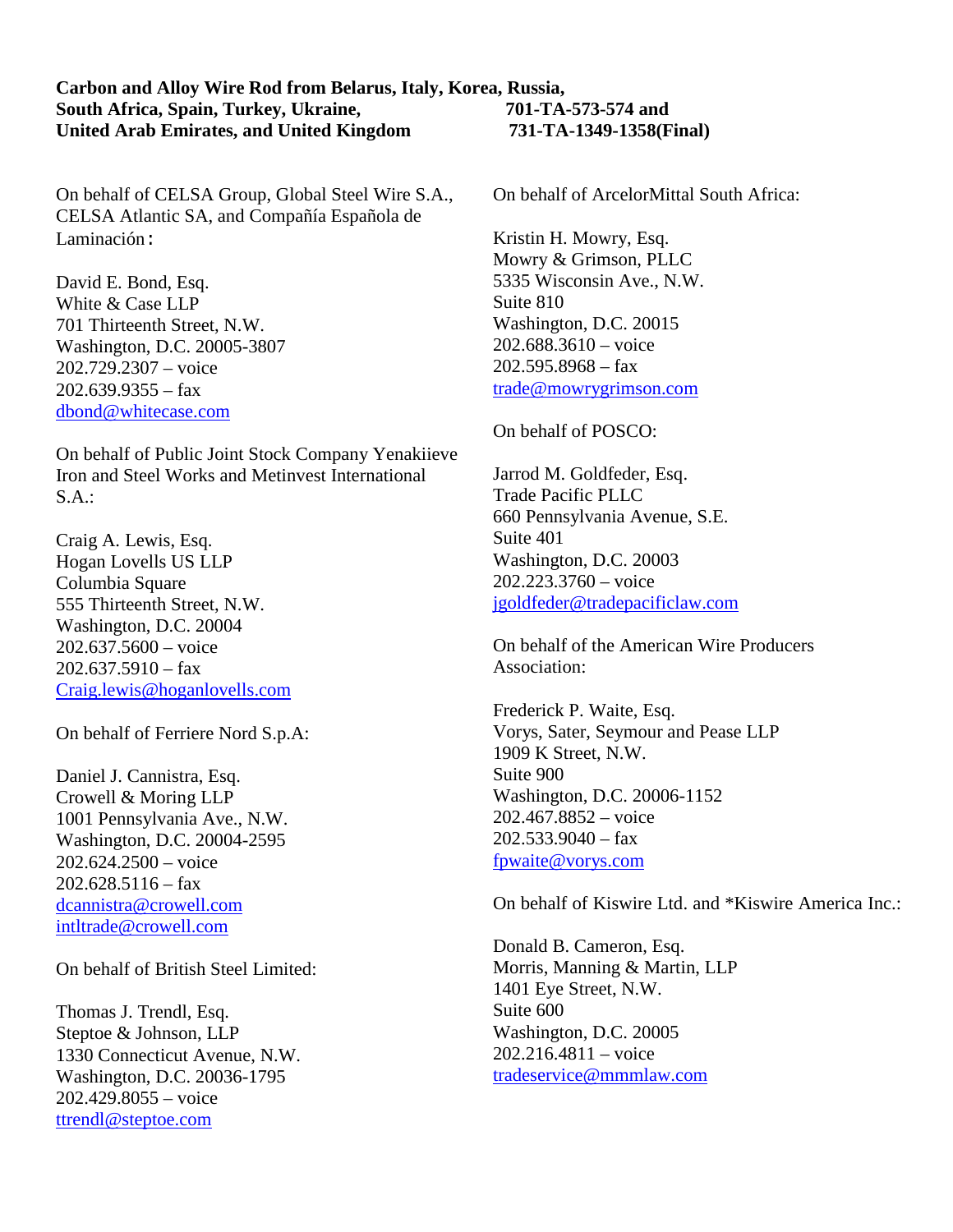## **Carbon and Alloy Wire Rod from Belarus, Italy, Korea, Russia, South Africa, Spain, Turkey, Ukraine, 701-TA-573-574 and United Arab Emirates, and United Kingdom 731-TA-1349-1358(Final)**

On behalf of Marubeni-Itochu Steel America Inc.:

Richard P. Ferrin, Esq. Drinker, Billde & Reath, LLP 1500 K Street, N.W. Suite 1100 Washington, D.C. 20005-1209 202.230.5803 – voice 202.842.8465 – fax [Richard.ferrin@dbr.com](mailto:Richard.ferrin@dbr.com)

Other Interested Parties

Anatoly Chaplin, Deputy Director Department for Coordination, Development and Regulation of Foreign Economic Activity Ministry of Economic Development of the Russian Federation 115324 Ovchinnikovskaya nab., 18/1 Moscow, Russian Federation  $+7-495-651-7676$  – voice [chaplinau@economy.gov.ru](mailto:chaplinau@economy.gov.ru)

Alexander Zhmykhov Trade Representation of the Russian Federation in the **USA** 2001 Connecticut Avenue, N.W. Washington, D.C. 20008 202.232.5988 – voice 202.232.2917 – fax [zhmykhov@rustradeusa.org](mailto:zhmykhov@rustradeusa.org)

Ms. A.A. Romazina Ministry of Industry and Trade of the Russian Federation 109074 Kitaygorodskiy Street, 7 Moscow, Russian Federation 011 7 495 632 88 88 ext. 2113 [romazina@minorom.gov.ru](mailto:romazina@minorom.gov.ru)

Olena Iushchuk Head of the Defense on Foreign Markets Unit of the

Trade Defense Department Ministry of Economic Development and Trade of Ukraine M. Hrushevskoho str. 12/2, Kyiv, 01008 [Yu\\_lena@me.gov.ua](mailto:Yu_lena@me.gov.ua)

Vitalii Tarasiuk Head of Economic and Trade Office Embassy of Ukraine in the United States of America 3350 M Street, N.W. Washington, D.C. 20007 202.349.2944 – voice  $202.333.0817 - fax$ [Vitalii.tarasiuk@mfa.gov.ua](mailto:Vitalii.tarasiuk@mfa.gov.ua) [Oleksii.chernyshev@mfa.gov.ua](mailto:Oleksii.chernyshev@mfa.gov.ua)

Sibylle Zitko, Sr. Legal Advisor European Union 2175 K Street, N.W. Washington, D.C. 20037-1831 202.862.9500 – voice  $202.429.1766 - fax$ [Delegation-washington@eeas.europa.eu](mailto:Delegation-washington@eeas.europa.eu)

On behalf of the Government of the Republic of Turkey:

Ӧzgür Volkan AĞAR, Acting Director General of Directorate General for Exports Ministry of Economy Directorate General for Exports Sogutozu Mah. 2176 Sk No. 63 06530 Cankaya ANKARA TURKEY +90 312 222 88 58 – voice +90 312 212 88 81 – fax [ihrevrak@ekonomi.gov.tr](mailto:ihrevrak@ekonomi.gov.tr) [agarv@ekonomi.gov.tr](mailto:agarv@ekonomi.gov.tr)